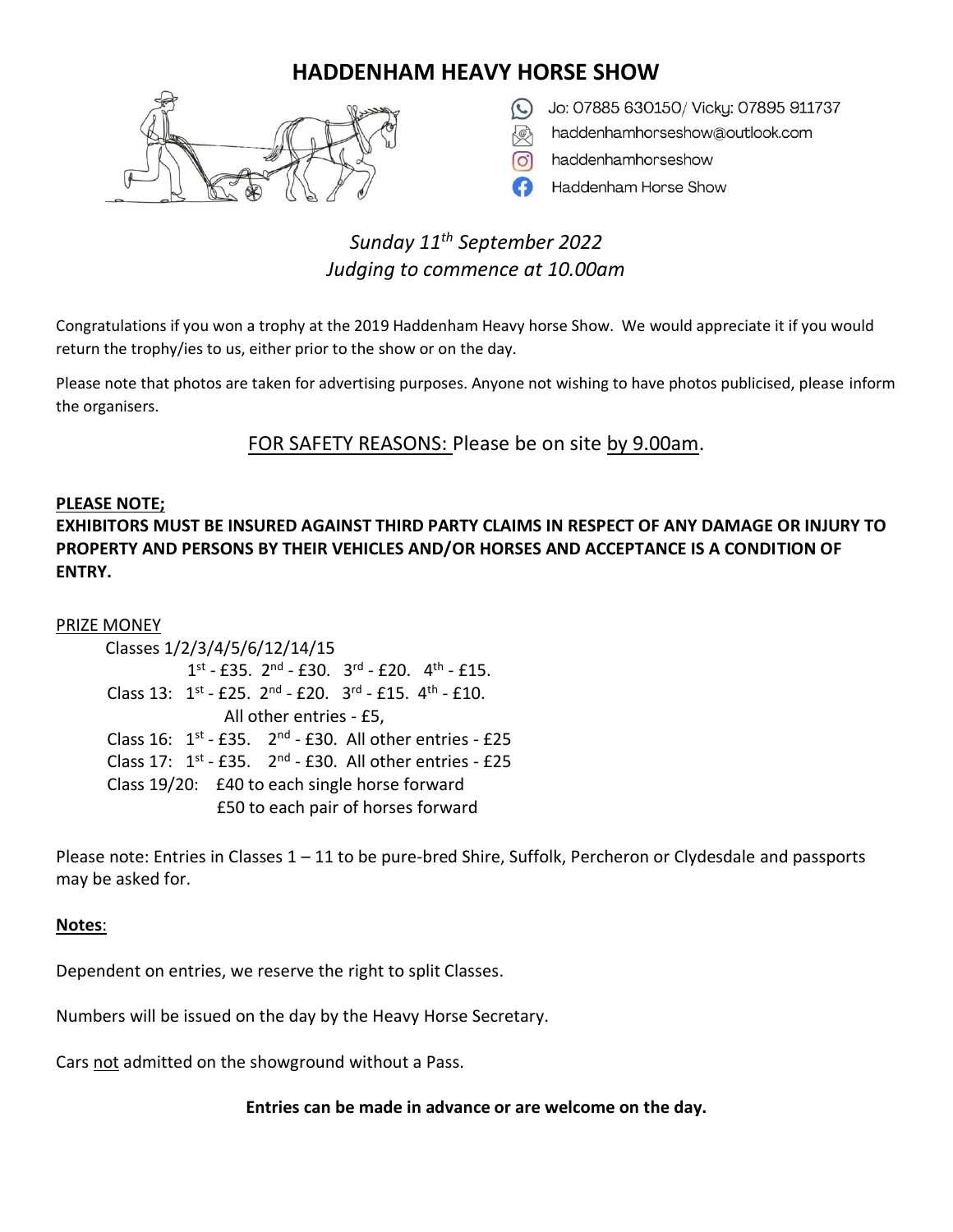#### **Schedule**

| Class No. Class |                                                            | <b>Notes</b>                                                                                                                                                                                          |
|-----------------|------------------------------------------------------------|-------------------------------------------------------------------------------------------------------------------------------------------------------------------------------------------------------|
|                 | 1 Gelding- 4 years and over<br>2 Yearling                  |                                                                                                                                                                                                       |
|                 | 32/3 Year old Filly or Gelding<br>4 Mare with foal at foot | May be split if adequate entries forwards                                                                                                                                                             |
|                 | 5 Foal                                                     |                                                                                                                                                                                                       |
|                 | 6 Barren Mare or Filly- 4 Years and over                   |                                                                                                                                                                                                       |
|                 | 7 Best Shire in Show                                       |                                                                                                                                                                                                       |
|                 | 8 Best Suffolk in Show                                     | 1st and 2nd place from classes 1-6 will automatically be entered                                                                                                                                      |
|                 | 9 Best Percheron in Show                                   |                                                                                                                                                                                                       |
|                 | 10 Best Clydesdale in Show                                 |                                                                                                                                                                                                       |
|                 | 11 Supreme Champion                                        | 1st and 2 place from classes 7-10 will automatically be entered                                                                                                                                       |
|                 | 12 In-hand Pairs                                           | The handler will be expected to walk and trot as 'In Hand' and the judge<br>will be looking for horses that go well together, rather than matching<br>size or colour                                  |
|                 | 13 Young Handler                                           | Any person over 12 who has not yet reached their 19th birthday                                                                                                                                        |
|                 | 14 Novice Handler                                          | Any person aged 19 or over who has not previously received a first place<br>within any show                                                                                                           |
|                 | 15 Veteran Horse                                           | Aged 14 or over                                                                                                                                                                                       |
|                 | 16 Horse in Working Harness                                | The horse should be dressed in no more harness than it would if it were<br>to work, ie arable, grass.                                                                                                 |
|                 | 17 Horse in Decorated Harness                              | The Judge will be looking at the brass work on the horse, for<br>arrangement, quality and cleanliness, not necessarily quantity.                                                                      |
|                 | 18 Best Prepared and Shod Feet                             | Horses will be judged in the Ring and may be asked to walk during the<br>judging. The winner receives the Fengate Forge Special Award                                                                 |
|                 | 19 Two Wheeled Cart                                        |                                                                                                                                                                                                       |
|                 | 20 Turnout- Single or Pair                                 | The judge remains the right to split the class into Trade and Agricultural<br>Turnouts if there are enough entries forwards.                                                                          |
|                 | 21 Pure Bred Ridden                                        | This Class is open to any pure bred heavy horse. The Class will be judged<br>on performance and obedience as a riding horse. No upstands allowed.<br>Hard hats must be worn at all times when riding. |
|                 | 22 Best Braided<br>23 Smartest Handler                     | Classes will be judged throughout the show                                                                                                                                                            |

# **Judges: In hand and Turnouts: Mr N Murfitt Ridden: Mrs B Harvey**

**Stewards: Mr R Scott Mr D Murfitt**